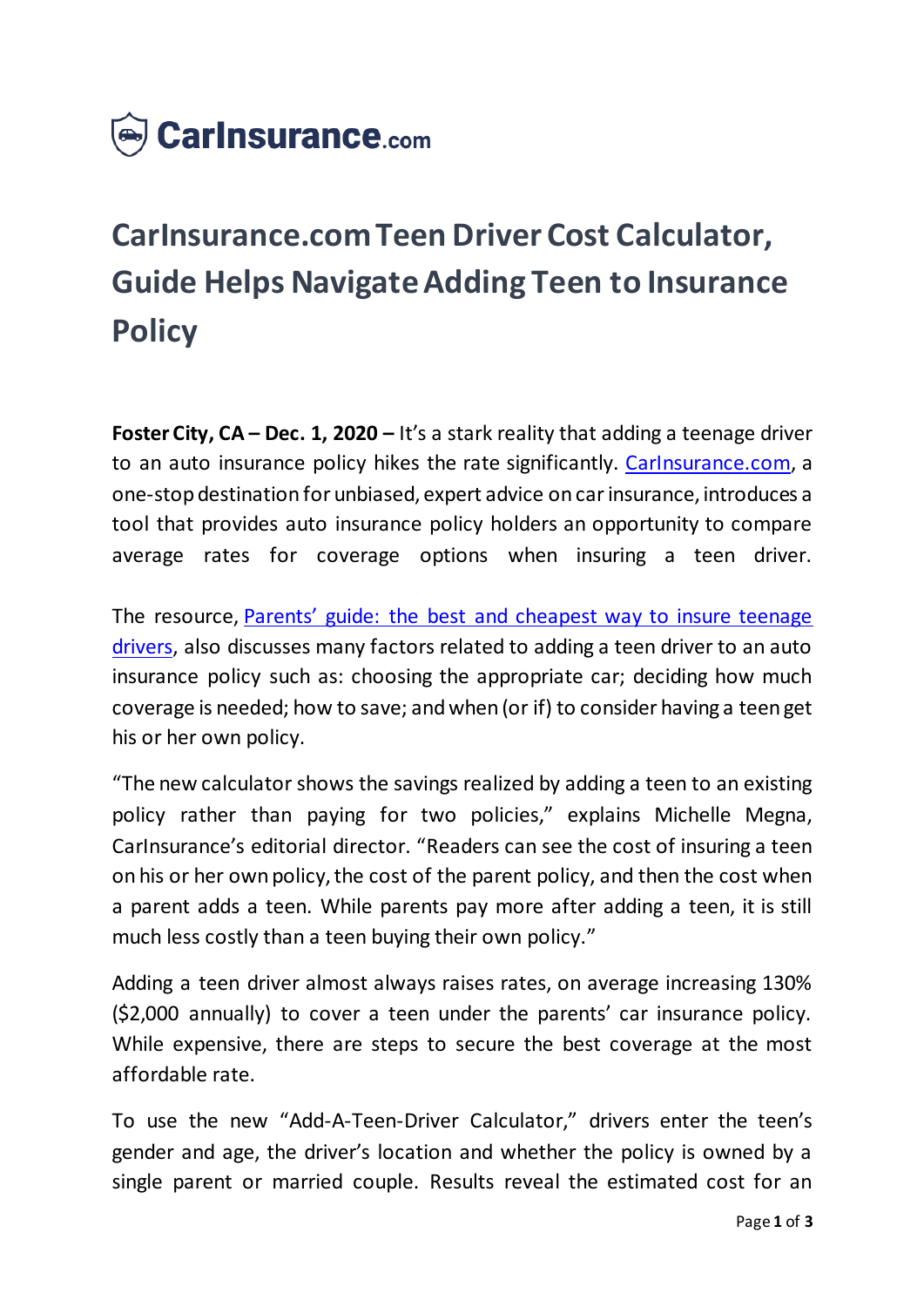individual policy for a teen as compared to the cost if added to the parents' policy and shows the amount of savings for the household.

## **In addition to the new calculator, the guide from CarInsurance discusses and explains:**

- **How to add a teen to a car insurance policy**. There are several important strategies to follow, such as assigning teens to the cheapest car in the home, comparing rates from at least three companies and exploring possible discounts.
- **Deciding how much coverage is needed**. It is recommended to get full coverage for the teen driver being added to the policy, though it may be tempting to remove comprehensive and collision from older vehicles to save money.
- **Choosing the best car**. Safe and reliable is the way to go for teenagers. But sports cars? Experts say steer clear.
- **Comparing rates to get best coverage.** Shoppers should have a specific vehicle in mind, do some research and have a year and VIN available to get the most accurate rate.
- **Ways to save on teen's insurance.** These range from taking a defensive driving course to digging for student discounts.

"Every insurer calculates their rates differently so [shopping around](https://www.carinsurance.com/car-insurance-comparison.aspx) for the best car insurance rates may save hundreds of dollars, if not more," adds Megna. "What can help in the future is the teen driving safely -- not speeding or getting into accidents. Within a few years, rates can come down drastically if the teen driver is able to keep a clean record and qualify for a [good driver](https://www.carinsurance.com/Articles/good-driver-discount.aspx)  [discount](https://www.carinsurance.com/Articles/good-driver-discount.aspx)."

Megna is available to explain CarInsurance's various calculators and elaborate on how they can benefit drivers.